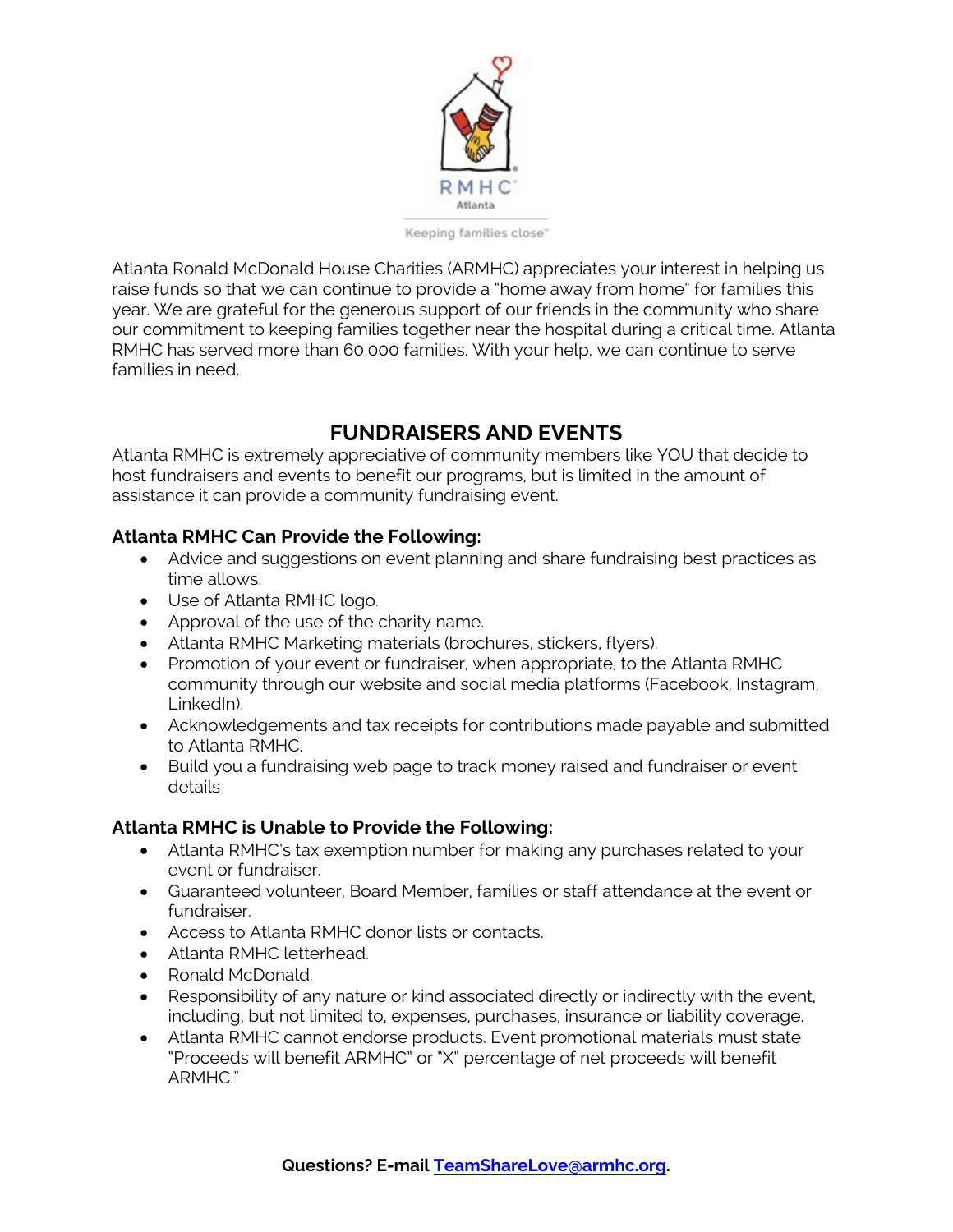

Keeping families close"

#### **Definitions**

A **Community Fundraising Event**. Occurs at a specific place(s) and time(s). Participants gather in-person or virtually, together. It may involve renting space, collecting RSVPs, providing food and beverage, etc.

A **Community Fundraiser**. A strategy to raise funds over a period of time. Funds raised can be collected in a drop jar, online fundraising page, social media, etc.

Please review our Community Fundraising Guidelines below. After reviewing these guidelines, please complete and submit the online **Community Fundraising Intake Form**. Approval by Atlanta RMHC must be obtained before you advertise your fundraiser or event. Upon approval, you will receive our logo for marketing usage.

# **COMMUNITY FUNDRAISING GUIDELINES**

#### **Marketing and Promotion**

- Your fundraiser or event may not be represented as efforts sponsored by Atlanta RMHC.
- Promotions for your fundraiser or event should reflect Atlanta RMHC as a beneficiary, and not conducting the event.
- All references to Atlanta RMHC in publicity and promotional materials for the event or promotion should refer to "Atlanta Ronald McDonald House Charities."

#### **Licenses and Insurances**

- Sponsor is responsible for obtaining any necessary permits and clearances required by local and state government and complying with all applicable laws. Sponsor must also obtain appropriate insurance coverage as necessary.
- Atlanta RMHC cannot be held liable for details associated directly or indirectly with the event, including, but not limited to, expenses, purchases, insurance or liability coverage.
- Events must comply with all federal, state and local laws governing charitable fundraising, gift reporting and special events.
- We must receive a copy of your insurance certificate (if applicable) at least 10
- business days prior to event.

\*\*Please note that gaming events such as raffles require a license\*\*

# **TEAM RAISE LOVE**

Groups that raise more than \$1,000 will be recognized as member of Atlanta Ronald McDonald House Charities' **Team Share Love**. Maintain your membership status by ensuring